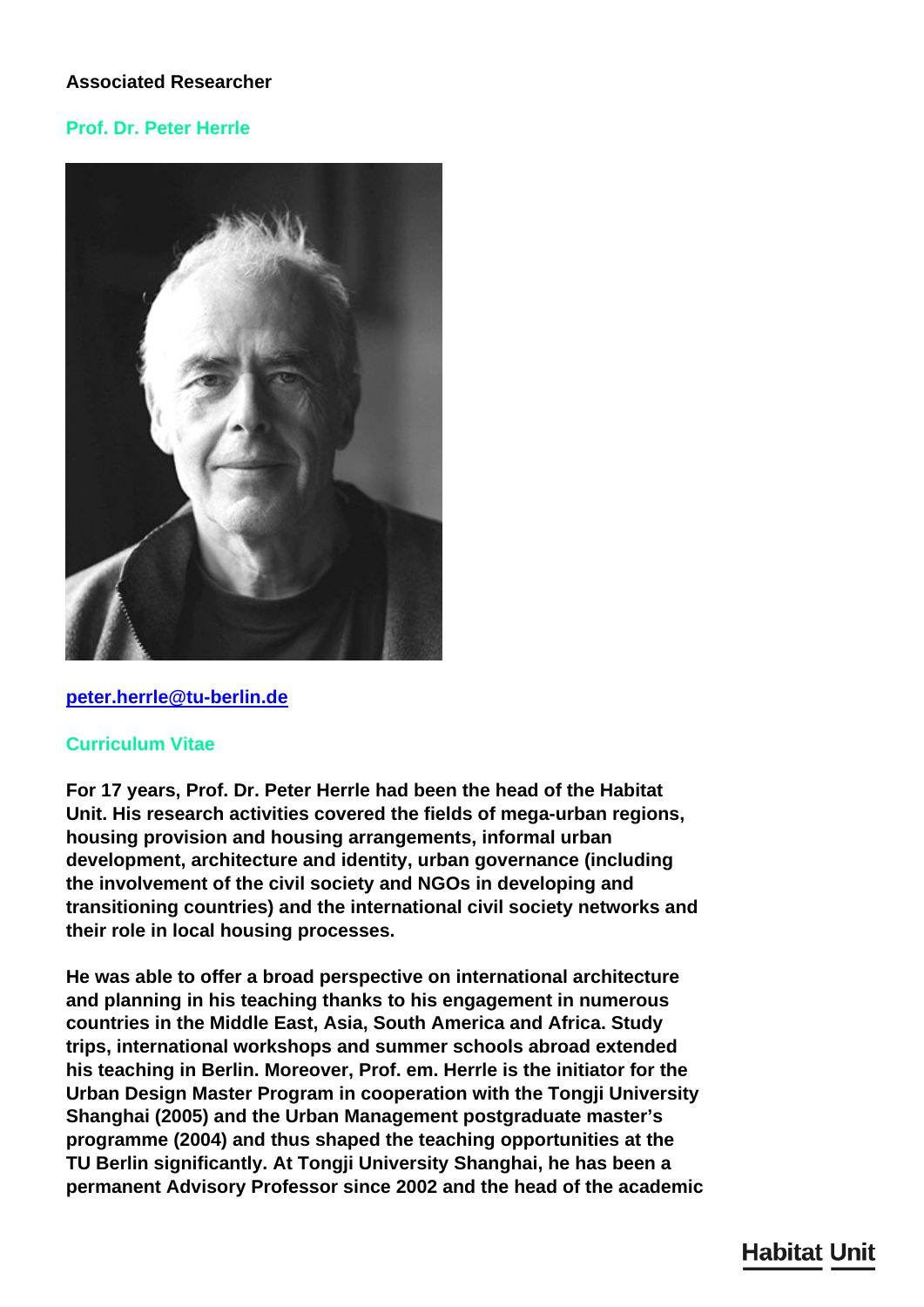**board for the international and interdisciplinary Urban Management programme for urban development practitioners. From 1996 to 2001, he was also the coordinator of the CUIDAD network supported under the EU ALFA programme. The network included partners from Lima, Mexico City, Athens, Sao Paulo and Rotterdam.**

**He is still actively engaging in teaching and research at the Habitat Unit by supervising research projects and doctoral theses.**

**Beyond his activities at the Habitat Unit, he has given advice through the OIKOS Human Settlement Research Group to institutions and has been a member of organisations such as the German International Development Cooperation GIZ, the World Bank, the Catalytic Fund of the Cities, Slum Dwellers International, Misereor. From 2008 to 2010, he was a member of the international advisory panel for the UNESCO chair in Sustainable Urban Development for Asia and the Pacific.**

**Advise on his research fields have also been given to governments such as China, Yemen and Egypt. As an editor he has worked for the Habitat International Series (LIT Publishers) since 2003 and as co-editor of the Megacities and Global Change Series (Steiner Publishers) since 2008.**

# **Education**

#### **1978–1983**

**Doctorate of Engineering (Dr.-Ing.) Including a PhD scholarship by the Studienstiftung des Duetschen Volkes awarded for fiel work in India and Nepal Stuttgart University**

#### **1967–1974**

**Sociology, Architecture and Urban Planning Universities of Mannheim, Darmstadt and Stuttgart**

## **Employment History**

**Since 2013 Professor emeritus Habitat Unit, TU Berlin**

#### **Since 2005**

**Head of the Academic Board of the Urban Management Master Program,International postgraduate program for practioners in urban development,supported by DAAD and GIZ**

#### **Since 2002**

**Habitat Unit**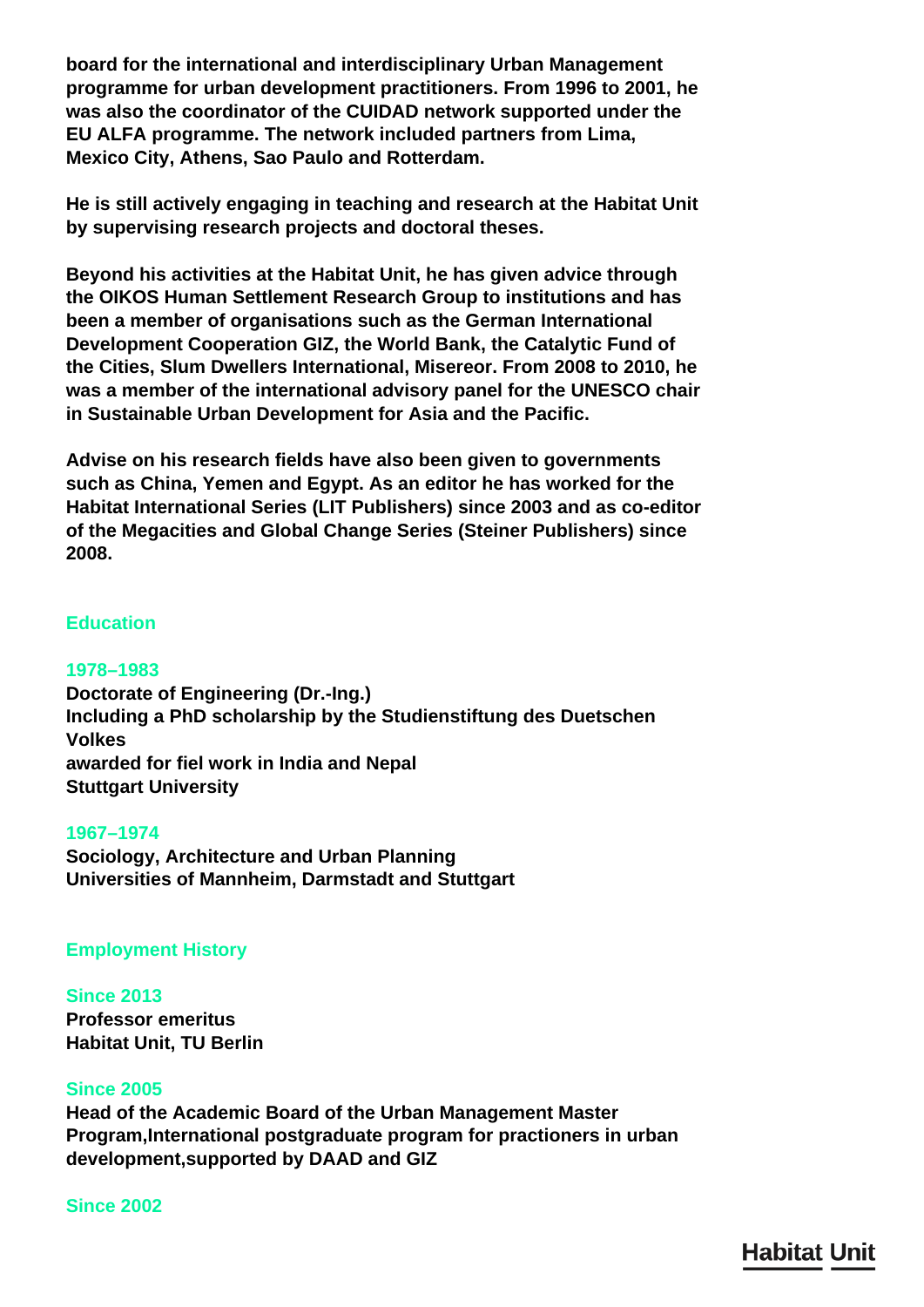**Permanent Advisory Professor Tongji University Shanghai**

## **1995–2012**

**Professor for Architecture and International Urbanism Habitat Unit, TU Berlin**

## **1996–2001**

**Coordinator of the CIUDAD network including the Universidad Nacional de Ingeneria (Lima), Instituto Politechnico Nacional (Mexico City), National University of Athens, Universidade de Sao Paulo, Institute for Housing Studies (Rotterdam), TU Berlin,supported by the EU ALFA program**

# **Research Projects**

# **Since 2011**

**DFG Project:** *Housing for the Urban Poor – From Local Projects to Global Networks* **Habitat Unit, TU Berlin**

## **Since 2011**

**DFG Project:** *Vernacular Architecture in the Himalayan Region. An inventory of Vanishing Traditions.*

## **2008–2012**

**DFG Project:** *The Significance of Ernst Boerschmann for Cultural Transfer: Reception and Impact of his Research between 1902 and 1949 on Traditional Chinese Architecture.*

## **2006–2009**

**DFG Project:** *The dynamics of peri-urbanization in the Pearl River Delta: Emerging land use patterns, urban villages and their linkages to global mechanisms.***In the framework of the 6-year DFG Priority Program 1233 on 'Megacities – Megachellenge: Informal Dynamics of Global Change',Habitat Unit, TU Berlin and University Kassel**

## **2004–2008**

**DFG Priority Program:***Megacities – informal Dynamics and Global Change.***Member of the coordination committee.**

## **2006–2007**

**BMBF Project:** *Governing emerging megacities: Water, health and Housing in Pearl-River-Delta/China and Pune/India.***BMBF (German Ministry of Education and Research) initiative on 'Research on the Sustainable Development of the Megacities of Tomorrow',Habitat Unit, TU Berlin; Institute of Geography, University Cologne; UFC Centre for Environmental Research in Leipzig and InWent Internationale Weiterbildung und Entwicklung GmbH**

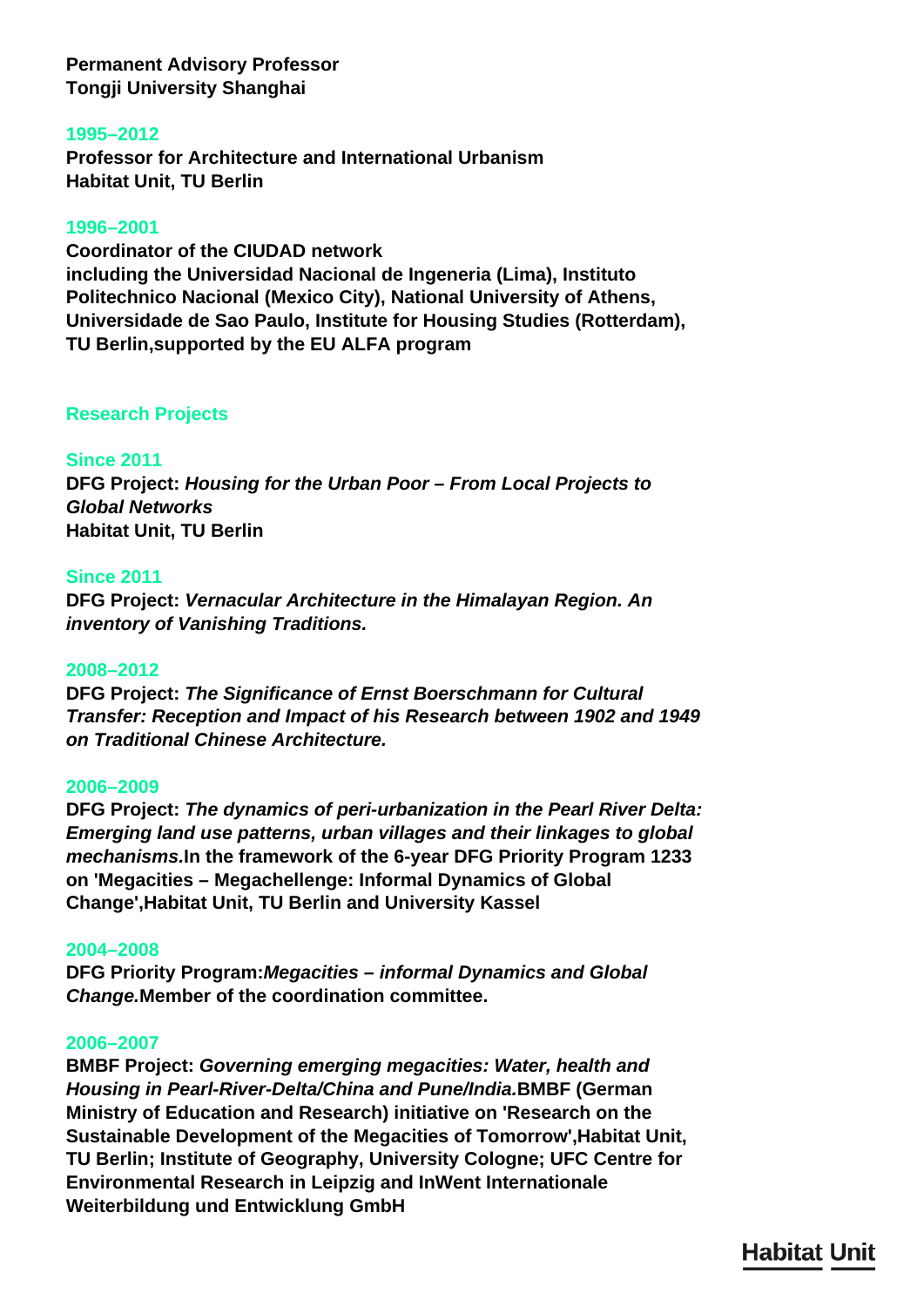## **2003–2005**

**Volkswagen Stiftung Project:** *The "own" and the "foreign" in architecture. Architecture and the making of identity in the developing world.***A comparative study with reference to Brazil, Mexico, the Middle East, India and Singapore.**

#### **2002–2003**

**GTZ Project:** *Environmental Management in Low-income urban Settlements, cross country study and guidelines for improvement.*

#### **1999–2002**

*Regional Development Plan for the Region XI (Aysén) in Chile.***Responsible consultant for chapters on human settlement development and housing**

#### **1996–1999**

*Informal Urban Development in Metropolitan Cities of India.***In collaboration with Prof. Dr. Neelima Risbud.Habitat Unit, TU Berlin and School of Planning and Architecture, Delhi**

#### **1995–2000**

**DFG and BMZ project:** *Physical Densification in Informal Settlements of Lima and Mexico City.*

#### **1979–1983**

**DFG project:** *Research on housing and urban planning in developing countries, field work in the Philippines and India.***Head of research team at Stuttgart University**

## **Teaching Activities**

**Teaching has included the fields of: urban governance; civil society involvement; international networks; urban conservation and architectural heritage; urban design; urbanisation, sustainable urban development; housing and upgrading policies; decentralised urban management; perticipative planning techniques; strategic and action planning; training modules, training manuals and handbooks; training and institutional development.**

## **Publications**

## **Books**

**with Astrid Ley and Josefine Fokdal (forthcoming 2015)** *From Local Action to Global Networks: Housing the Urban Poor***. London: Ashgate.**

**with Josefine Fokdal and D. Ipsen (2014)** *Beyond Urbanism. Urban(izing) Villages and the Mega-urban Landscape. The case oft he*

**Habitat Unit**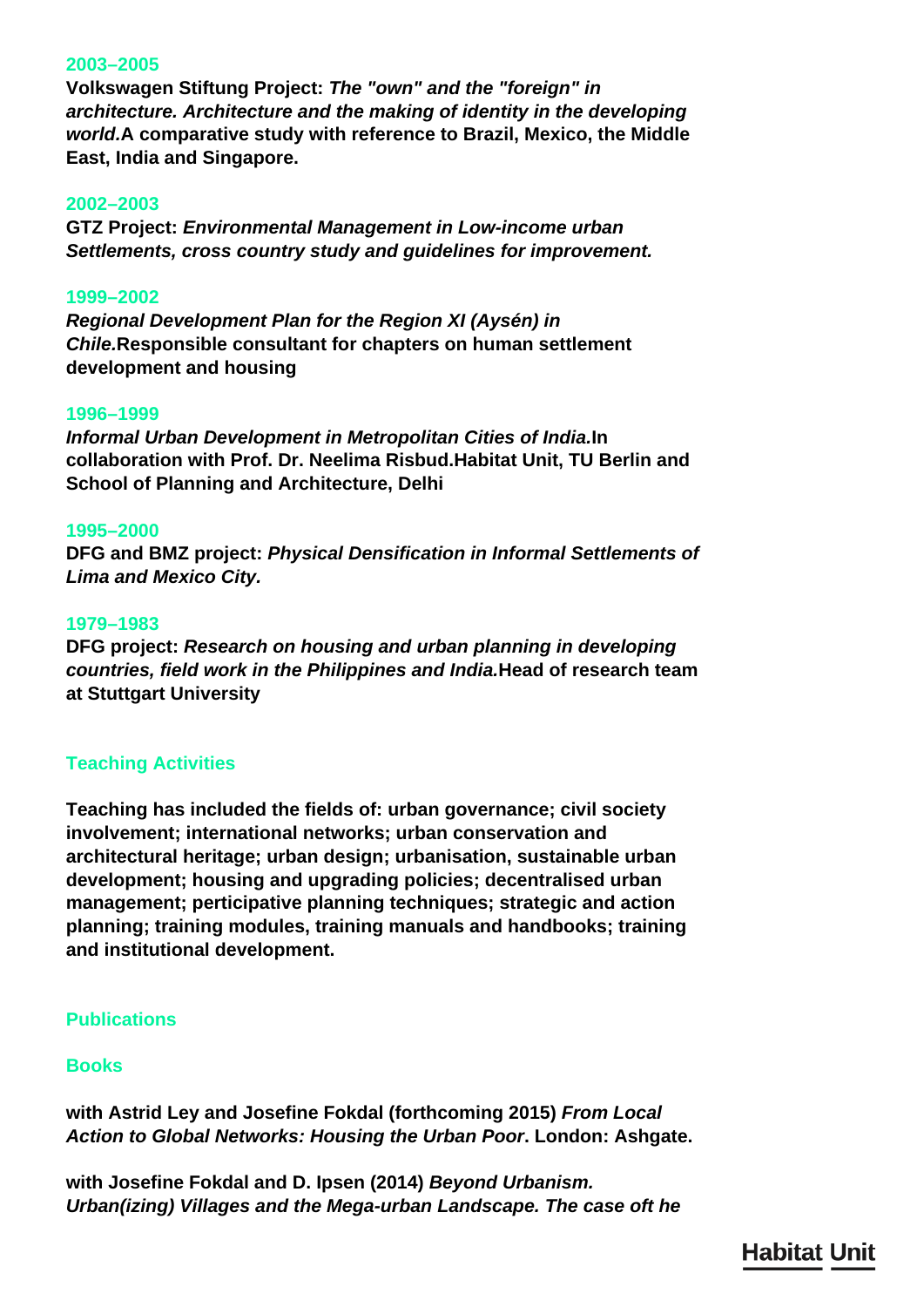*Pearl River Delta, China***. Münster: LIT Publishers.**

**with E. Wegerhoff (2008)** *Architecture and Identity***. Münster: LIT Publishers**

**with L. Zhu and Sonja Nebel (2007)** *Yangzhou Urban Upgrading Strategy***. Beijing: Phoenix Science Press**

**with et al. (2002)** *Improving Waste Management in Urban Low Income Areas***. Wiesbaden: Universum Verlagsgesellschaft 3vls**

# **Book contributions**

**with Astrid Ley and Josefine Fokdal (2014) Entangled or empowered? Networks of grassroots organisations and NGOs in housing and human settlement processes. In: C. Haferburg and M. Huchzermeyer, eds.**  *Urban Governance in Postapartheid Cities: Modes of Engagement in South Africa's Metropolis.* **Borntraeger Science Publishers**

**with Josefine Fokdal and Astrid Ley (2012) New Urban Players in Africa and Asia: The Role of Grassroots organizations. In: K. Töpfer and H. Mieg, eds.** *Institutional and Social Urban Innovation for Sustainable Urban Development***, n.a.**

**with Josefine Fokdal (2012) Dörfer in der Stadt, Städter auf dem Land – Wohnen im Perlflussdelta in Südchina. In: T. Harlander, ed.** *Soziale Mischung in der Stadt***. Kraemer**

**(2010) Stichwort "Informelle Siedlungen". In: Henckel et a., eds.** *Planen – Bauen – Umwelt. Ein Handbuch.* **VS-Verlag für Sozialwissenschaften**

**(2008) Architecture and Identity? Steppenwolf and the Carriers of Change. In: with E. Wegerhoff, eds.** *Architecture and Identity***. LIT Publishers**

# **Refereed articles**

with Anna Wozniak (2014) Bhutan auf dem "mittleren Weg". Universitas, **(69)**

**with Josefine Fokdal (2011) Beyond the Urban Informality Discourse – Negotiating Power, Legitimacy and Resources.** *Geografische Zeitschrift***, (99)**

**with Josefine Fokdal (2010) Negotiated Space: Urban Villages in the Pearl River Delta.** *Trialog***, (102/103)**